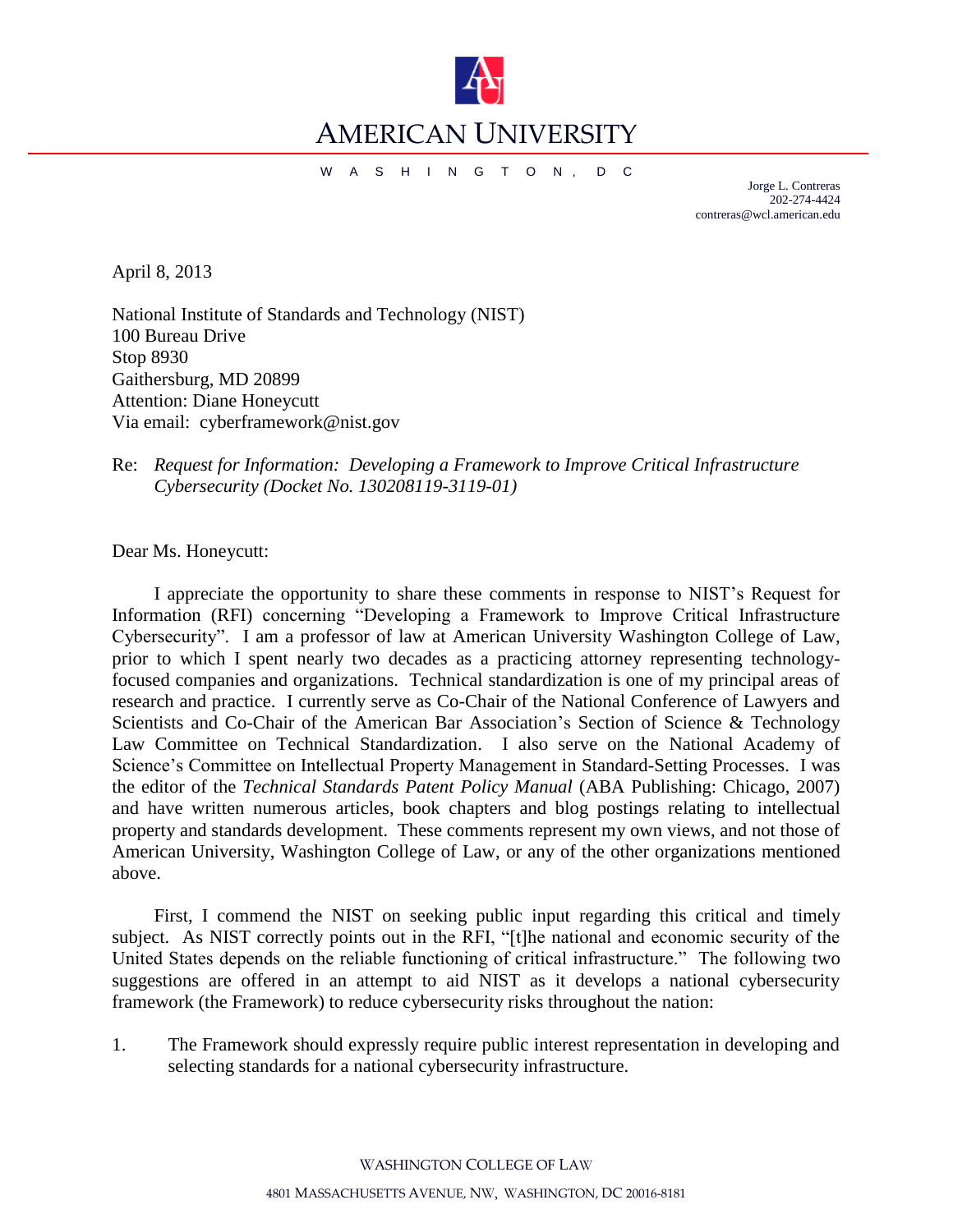$\overline{2}$ . selecting standards for inclusion in the cybersecurity infrastructure only if patent holders have (a) agreed to offer licenses on a royalty-free basis, (b) consented to observe an aggregate royalty cap for all patents covering the standard, or (c) waived their rights to The Framework should adopt approaches that prevent patent disputes from disrupting the broadest possible adoption of cybersecurity standards. Such approaches may include seek injunctive relief.

These recommendations are discussed in more detail below.

 $\overline{a}$ 

## The Framework should require public interest representation.

1. *The Framework should require public interest representation*.<br>It is tempting to view standards development purely as a technical exercise in which the Standards for the interconnection of computer components, the transmission of wireless signals and the compression of digital content are largely, though not exclusively, technical in nature. Most such standards are developed in large, open standards-development organizations or smaller industry-focused consortia, in each case the membership of which is comprised of companies that manufacture, purchase and/or use the relevant technology. This well-documented standards- development 'ecosystem' has worked remarkably well to produce standards that have revolutionized the computing, communications and electronics industries.<sup>1</sup> most efficient, cost-effective and reliable technology should prevail.

 But cybersecurity is different; cybersecurity affects all Americans in ways that are deeper and more intimate than the selection of features on a smart phone. Inadequate security invites threats that can severely disrupt individual lives, healthcare and finances, expose personal information to misappropriation and abuse, and endanger individual security and privacy. On the other hand, excessive security measures have been criticized for their potential to limit online freedom, dampen free speech and association, and enable intrusive governmental oversight, surveillance and censorship. Despite years of debate, there is no clear line between inadequate security and overly burdensome security. What is clear, however, is that technical choices that are made when security standards and protocols are developed, selected and mandated will have a profound impact on this balance. As Larry Lessig has written, "[w]e can build … cyberspace to protect values that we believe are fundamental, or we can build … cyberspace to allow those values to disappear. There is no middle ground. $^{2}$ 

 In short, cybersecurity affects not only businesses, but individuals. As such, the technical design and selection choices that are made under the Framework will affect individual rights and liberties just as much as they affect security and the safeguarding of business information. For this reason, I urge NIST to include in the Framework a requirement that public interest representatives be included in the process of considering, selecting and approving cybersecurity standards.

<sup>&</sup>lt;sup>1</sup> See, e.g., Brad Biddle, et al., *The Expanding Role and Importance of Standards in the Information and Communications Technology Industry*, 52 JURIMETRICS 177 (2012). 2 LAWRENCE LESSIG, CODE AND OTHER LAWS OF CYBERSPACE 6 (1999). *See also*, LAURA DENARDIS, PROTOCOL

 POLITICS: THE GLOBALIZATION OF INTERNET GOVERNANCE (2009).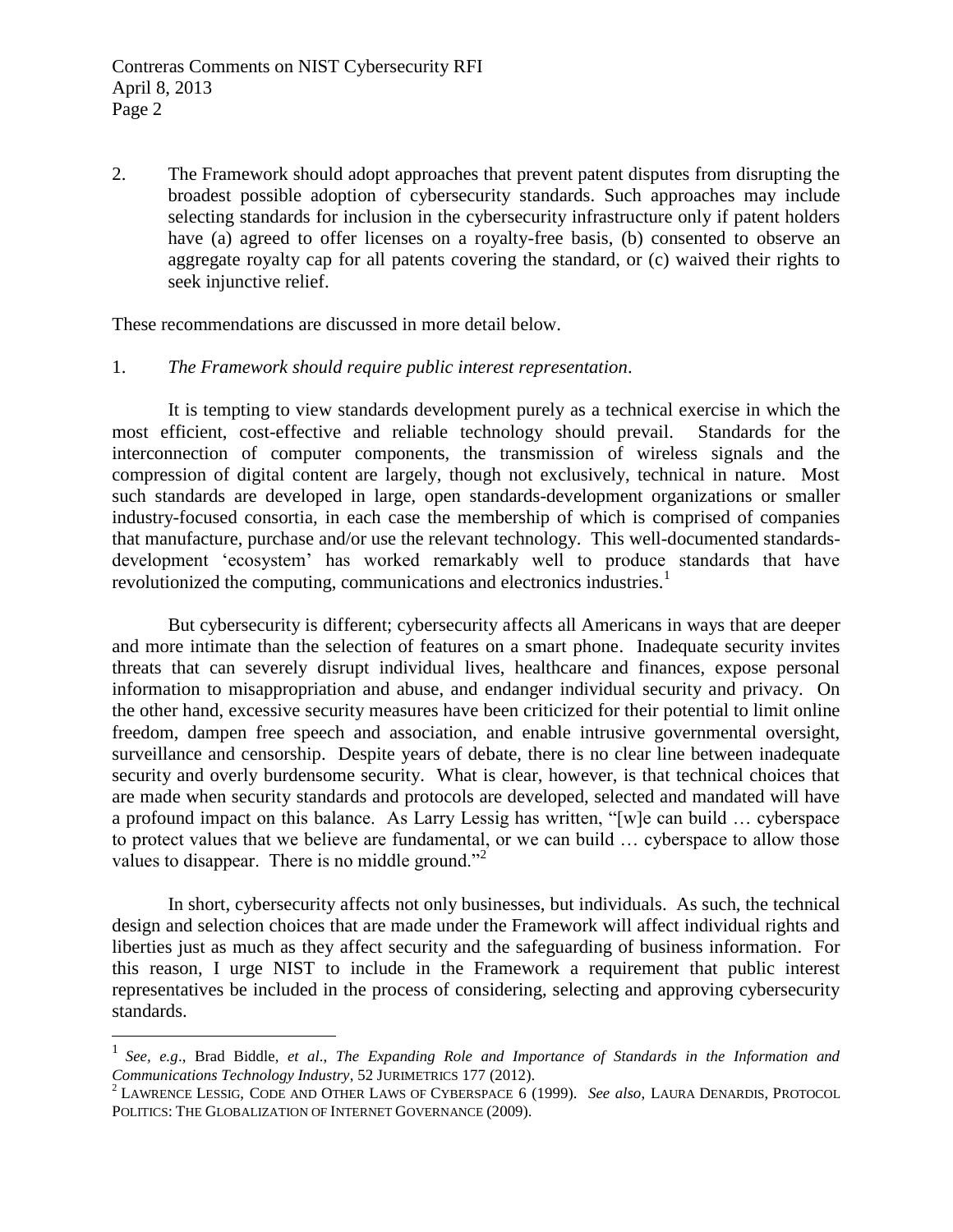Page 3 Contreras Comments on NIST Cybersecurity RFI April 8, 2013

 Including public interest considerations in standards development is not a new idea. The Standards Council of Canada notes that "Consumer and public interest stakeholder participation in standardization benefits industry and government users of standards by integrating the consumer and public interest perspective into the standards development discussion, and by helping raise public awareness about the value and importance of standards in our everyday lives."<sup>3</sup> And more than a dozen years ago, the International Organization for Standardization (ISO) and the International Electrotechnical Commission (IEC) recommended greater consumer International attempt to "balance" standardization committees by encouraging consumer participation in standardization activities.4 To this end, some U.S.-based SDOs such as ASTM representation at certain meetings.<sup>5</sup>

<span id="page-2-0"></span> organizations, which are heavily dominated by the commercial sector. And even the "consumer" representatives who participate in standardization meetings are often industry consultants, rather than representatives of civil society or non-governmental organizations (NGOs).<sup>6</sup> It is thus important that the Framework make explicit provision for the inclusion of genuine public interest representation at any "umbrella" standards organization that may be created in the cybersecurity  $\arctan^7$  and strongly encourage such representation at any independent SDO whose standards will be considered for inclusion in the national cybersecurity infrastructure. In the case of cybersecurity, there are a number of well-respected public interest organizations having the Public interest representation is not common, however, at most U.S.-based standards requisite technical and policy expertise to provide this representation.<sup>8</sup>

 activities is funding. NGOs typically operate on tiny budgets provided by charitable contributions and foundation support. They are often unable to afford the staff time and travel expenses that would be necessitated by participation in a variety of standardization organizations. One of the principal barriers to effective public interest participation in standardization It is for this reason that ISO/IEC recommends that national standards bodies financially support

 $\overline{a}$ 

<sup>&</sup>lt;sup>3</sup> Standards Council of Canada, Participation in Standardization – Guide for Consumer and Public Interest Representatives 9 (2010) (available at http://www.scc.ca/sites/default/files/migrated\_files/DLFE-1291.pdf).

<sup>&</sup>lt;sup>4</sup> ISO/IEC Statement on Consumer Participation in Standardization Work (May 2001) (available at http://www.iso.org/iso/copolcoparticipation\_2001.pdf).<br><sup>5</sup> ASTM Intl., Regulations Governing ASTM Technical Committees §7.1.3 (Apr. 2012).

<sup>&</sup>lt;sup>6</sup> For example, on the 21-member Board of Directors of the Smart Grid Interoperability Panel (SGIP), there is a single "consumer" sector representative. The individual filling this role, however, is a 25-year industry veteran who currently operates an energy management consultancy. Of the two SGIP "At-Large" board members, one is a high-level manager at a major public utility, and the other is employed by a multinational equipment manufacturer. *See* 

http://sgip.org/board-of-directors/.<br><sup>7</sup> An "umbrella" standards organization is one that reviews, comments on and selects standards developed by other SDOs for some overarching purpose. The Smart Grid Interoperability Panel (SGIP) is an example of an umbrella standards organization in the area of smart grid standards. *See* Carter Eltzroth, *'Umbrella' Standards Bodies: Framing Their IPR Policies* (Nov. 2012) (available at http://papers.ssrn.com/sol3/papers.cfm?abstract id=2170744). *Framing Their IPR Policies* (Nov. 2012) (available at http://papers.ssrn.com/sol3/papers.cfm?abstract\_id=2170744).<br><sup>8</sup> Such organizations include the Electronic Frontier Foundation (EFF) and the Electronic Privacy Informa

 Center (EPIC). I have not consulted with either of these organizations in making this recommendation, and base my recommendation solely on the publicly-stated missions and track records of these organizations.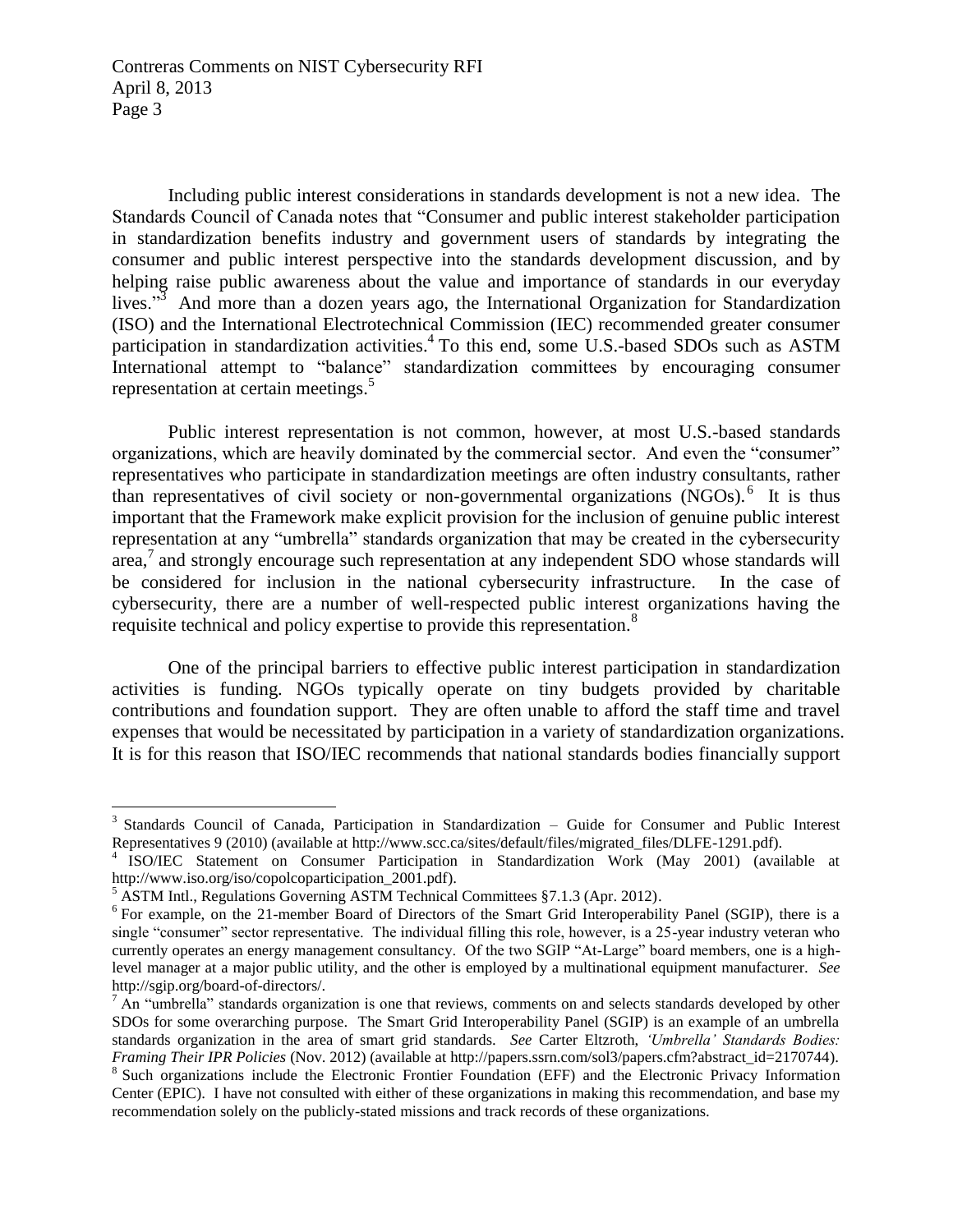$\overline{a}$ 

their participation in priority areas of standardization.<sup>9</sup> NIST may also wish to consider allocating a portion of its budget for cybersecurity standardization to this end.

2. *The Framework should adopt approaches that prevent patent disputes from disrupting the broadest possible adoption of cybersecurity standards*.

 Patents offer an important financial incentive for technology developers to innovate and create new and improved products. In the area of cybersecurity it is crucial that the most advanced and innovative technologies be brought to bear. As such, permitting, and even encouraging, the patenting of technologies used in the national cybersecurity infrastructure seems advisable.

<span id="page-3-0"></span> Standards, however, represent a special and limited exception to this general rule. In the area of the national cybersecurity infrastructure, it is likely that standards will be selected both to ensure interoperability among products offered by different vendors (interoperability standards) and to establish minimum levels of security that are acceptable in various contexts (quality standards).<sup>10</sup> In each of these cases, there is a strong national interest in having such standards adopted as broadly and rapidly as possible. That is, in order to avert looming cyber threats, enable products to interact in a secure and reliable manner should be implemented as soon as possible in every networked product and service offering. Failure to implement these standards broadly will create gaps and vulnerabilities in the national cybersecurity infrastructure that are quality standards that assure minimum levels of security and interoperability standards that likely to erode the benefits that such an infrastructure could bring.

 impediments to broad adoption and implementation of cybersecurity standards. In the past few years, litigation over standardized technology has dramatically increased both in quantity and potential market impact. Most significant among these recent suits are the so-called "smart phone wars", in which the largest global manufacturers of mobile devices and software have been engaged in a high-stakes battle over the infringement of dozens of patents, including many that are essential to key industry standards. As observed by one senior government official, For this reason, it is important to reduce, to the greatest extent feasible, patent-related "[t]he world . . . is awash in lawsuits related to patented technologies used to make mobile

 9 ISO/IEC Consumer Participation Statement, *supra* note [4,](#page-2-0) at 3 (Item 4: "If consumers are not able to finance their participation in the standardization process themselves, the national body should enable consumers to participate in priority areas of consumer interest.")

SETTING 6-10  $(2^{nd}$  ed. 2011). The Federal Trade Commission recently observed the need for more robust cybersecurity technologies in its investigation of and settlement with HTC America. In its complaint against HTC, the Commission alleged that the smart phone vendor's failure to implement reasonable security measures in the Android mobile telephony software platform constituted "unfair acts and practices" in violation of Section 5 of the FTC Act. *In re. HTC America, Inc*., Complaint, No. 122-3049 (Feb. 22, 2013). It is hoped that NIST will enlist the cooperation of all relevant Federal agencies, including the FTC, in developing the Framework and any resulting cybersecurity "quality" standards, so that the market will have clear guidance regarding the Federal government's position regarding the adequacy of cybersecurity measures. 10 *See, generally, AM. BAR ASSN. SECT. OF ANTITRUST L., HANDBOOK ON THE ANTITRUST ASPECTS OF STANDARD*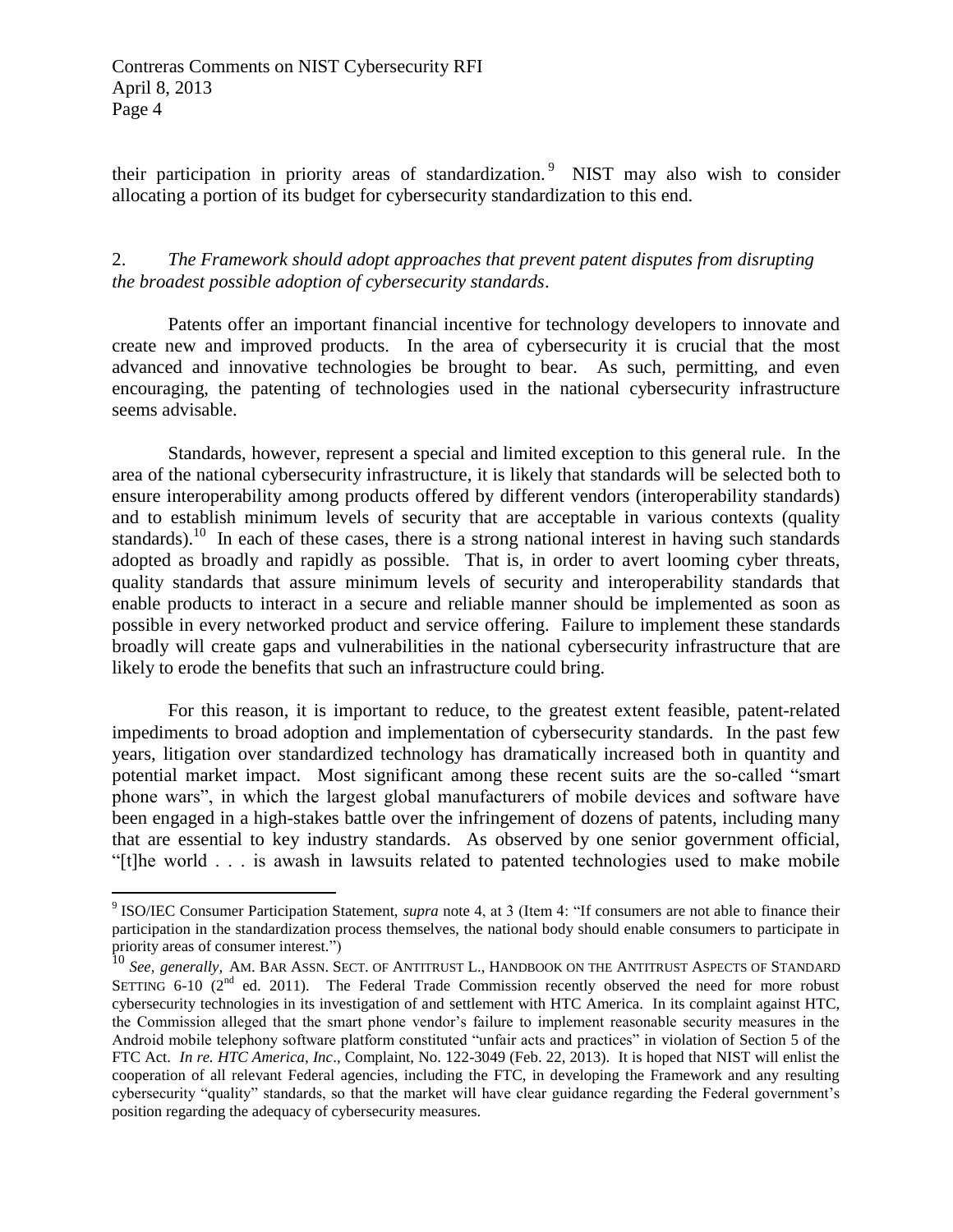devices."<sup>11</sup> The result of this litigation has been the introduction of uncertainty to affected product markets, not to mention the diversion of large sums of money to litigation.

smart phones. <sup>12</sup> Under such a view, governmental intervention would be seen as counterproductive and unnecessary to the normal functioning of the market. As noted above, however, the case of technical standards describing critical national infrastructural elements is different. The technology required to implement such standards should be adopted as broadly throughout the market as possible, without the cost, uncertainty and delay occasioned by widespread patent litigation. Cybersecurity standards forming a part of the national cybersecurity infrastructure should thus be insulated, to the greatest extent feasible, from the types of litigation In the commercial context, such litigation may be viewed by some merely as a necessary (though large) transaction cost required to sort out private entitlements to the lucrative market for that are currently endemic to commercial technology markets.

 There are several ways that this goal could be accomplished. I have outlined a range of possible approaches in prior work on the national smart grid, another area of critical national infrastructure.<sup>13</sup> These include direct legislative action and the exercise of governmental "march- in" rights. In the case of the national cybersecurity infrastructure, however, I believe that a simple selection bias would be the most effective, and least intrusive, means for reducing patent- national cybersecurity infrastructure, the selecting agency (whether NIST or an umbrella standards organization) could favor or disfavor certain standards based on patent-related commitments made by relevant parties. These commitments would fall into three categories, each of which is intended to promote the broadest and most rapid adoption of cybersecurity related risk. That is, the Framework could establish that, in selecting standards for inclusion in a standards in the marketplace:

<span id="page-4-0"></span> standards relates to the royalty rates sought by patent holders, and whether these royalty rates comply with patent holders' commitments to offer licenses on terms that are "fair, reasonable and non-discriminatory"  $(FRAND)$ .<sup>14</sup> In order to reduce the likelihood of such litigation and the cost and uncertainty that it brings, the Framework could favor standards that can be implemented on a royalty-free basis. That is, holders of all patents essential to the implementation of the standard have committed either not to assert their patents, or to license their patents on a royalty- free basis. Many commercially significant standards are currently available on a royalty-free many standards produced by the Worldwide Web Consortium (W3C) and OASIS. There are a. *Royalty-Free Standards*. Much of the current litigation concerning patented basis, including the ubiquitous Uniform Serial Bus (USB) and Bluetooth standards, together with thus viable commercial models that support the use and broad adoption of royalty-free

 $\overline{a}$ 

 at 9 (Geneva, Switzerland, Oct. 10, 2012). <sup>11</sup> Renata Hesse, *Six "Small" Proposals for SSOs Before Lunch*, Remarks Prepared for the ITU-T Patent Roundtable,

at 9 (Geneva, Switzerland, Oct. 10, 2012).<br><sup>12</sup> Many, including myself, disagree with this view, but that debate is beyond the scope of these comments.

<sup>&</sup>lt;sup>12</sup> Many, including myself, disagree with this view, but that debate is beyond the scope of these comments.<br><sup>13</sup> See Jorge L. Contreras, *Standards, Patents and the National Smart Grid*, 32 PACE L. REV. 641, 669-75 (2012)

<sup>&</sup>lt;sup>13</sup> See Jorge L. Contreras, *Standards, Patents and the National Smart Grid*, 32 PACE L. REV. 641, 669-75 (2012)<br><sup>14</sup> See Jorge L. Contreras, *Fixing FRAND: A Pseudo-Pool Approach to Standards-Based Patent Licensing (avai* a[t http://papers.ssrn.com/sol3/papers.cfm?abstract\\_id=2232515\)](http://papers.ssrn.com/sol3/papers.cfm?abstract_id=2232515) (describing current status of FRAND litigation).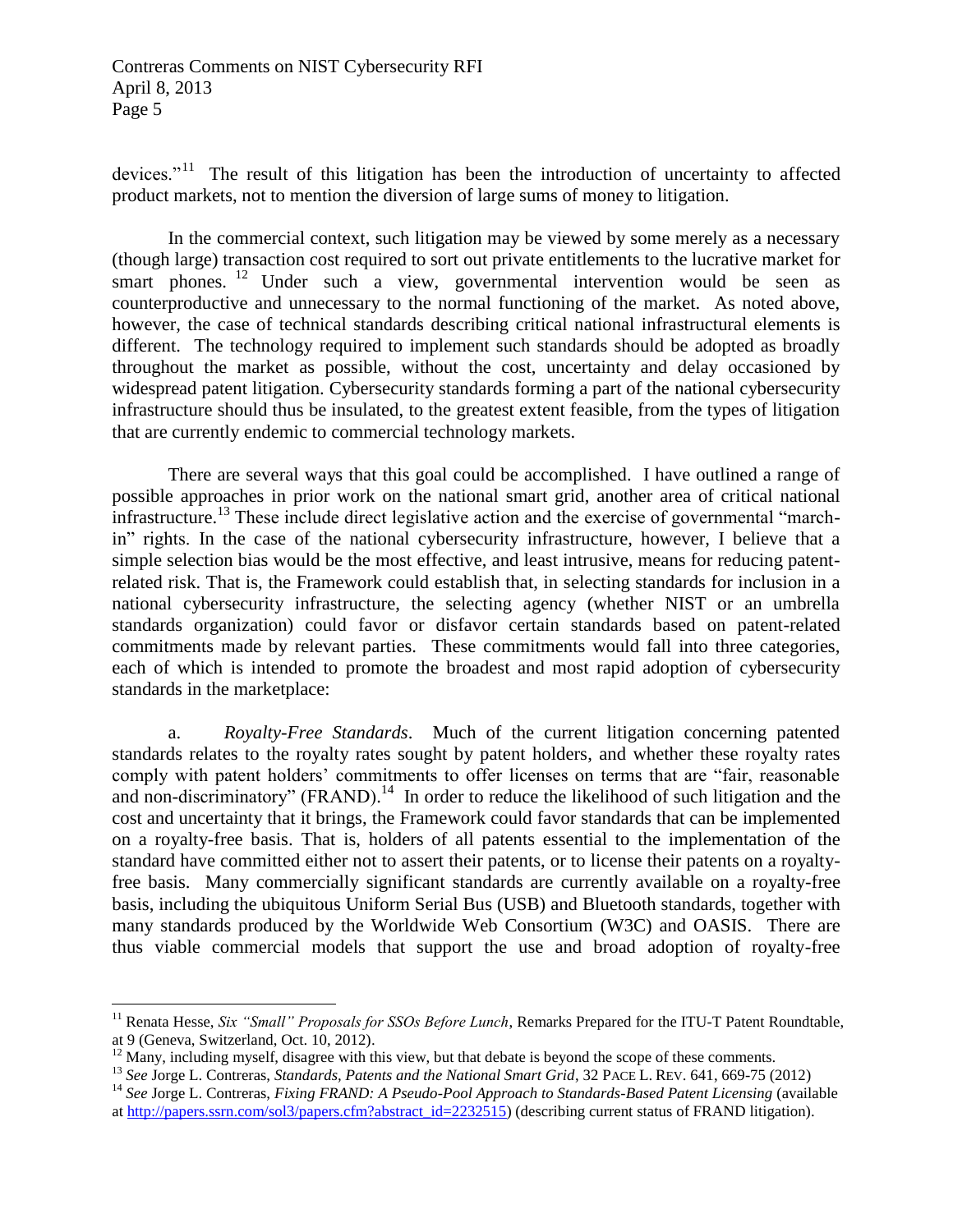standards. <sup>15</sup> The elimination of royalties on cybersecurity standards would encourage the broadest possible adoption, without the uncertainty and increased cost associated with royalty demands from patent holders.

<span id="page-5-0"></span> Framework could favor standards as to which aggregate royalty caps have been set or, more proactively, establish such a cap itself. It is well-known that as the number of patents covering a standard increases, so does the uncertainty associated with the royalty burden of implementing that standard in a product. This is the familiar problem of royalty stacking, which has been discussed extensively in the literature.<sup>16</sup> As many commentators on the stacking issue have pointed out, the aggregate royalty burden that results from multiple separate royalty demands can be excessive and has the potential to make a standardized technology uncompetitive in the marketplace or less broadly adopted. This is the case even if individual royalty rates meet some threshold of "reasonableness" when considered separately. As Joseph Farrell explains, "[t]his is because the sum of the incremental values of [multiple] patents exceeds their value in b. *Aggregate Royalty Caps*. As an alternative to royalty-free standards, the combination."<sup>17</sup>

<span id="page-5-1"></span> The establishment of an aggregate royalty cap on all patents covering a particular standard could effectively eliminate the patent stacking problem. Such a cap could be established by the relevant SDO, or by patent holders outside of the SDO context.<sup>18</sup> Such an approach, while still untested in practice, appears to be viable in the view of the relevant antitrust law authorities.<sup>19</sup> Alternatively, the Framework itself could establish a reasonable cap on standards

 $\overline{a}$ <sup>15</sup>*See* Andy Updegrove, *Do Royalty-Free Standards 'Stifle Innovation'?*, The Standards Blog (Mar. 4, 2011)

 (available at http://www.consortiuminfo.org/standardsblog/article.php?story=20110304122357355). 16 *See, e.g.,* Mark A. Lemley*, Ten Things to Do About Patent Holdup of Standards (and One Not to),* 48 B.C. L.

 Rev., 149, 152 (2007); Mark Lemley & Carl Shapiro, *Patent Holdup and Royalty Stacking,* 85 Tex. L. Rev. 1991 (2007); Carl Shapiro, *Navigating the Patent Thicket: Cross-Licenses, Patent Pools and Standard Setting, in 1*  INNOVATION POLICY AND THE ECONOMY 119 (Adam B. Jaffe et al. eds.) (2001). *But see* J. Gregory Sidak*, Patent Holdup and Oligopsonistic Collusion in Standard-Setting Organizations,* 5 J. Competition L. & Econ. 123, 128 (2009) ("the existence and severity of royalty stacking are still conjectures rather than empirically substantiated facts").

 17 Joseph Farrell et al., *Standard Setting, Patents, and Hold-Up*, 74 ANTITRUST L.J. 603, 642 (2007); *see also* Mark Lemley & Carl Shapiro, *Patent Holdup and Royalty Stacking*, 85 TEX. L. REV. 1991, 2013-15 (2007) (describing the well-known problem of Cournot-complements, which arises when multiple suppliers with market power sell complementary products and thereby, causing overall prices to increase above the level that would be set by an integrated monopolist).

<sup>&</sup>lt;sup>18</sup> Different SDO-based approaches to establishing royalty caps have been proposed in Contreras *Fixing FRAND*, supra note 14, and Lemley Ten Things, supra note 16. *supra* note 14, and Lemley *Ten Things*, *supra* not[e 16.](#page-5-0)<br><sup>19</sup> Antitrust concerns regarding potential "group negotiation" of royalty rates in the standards-setting context have

 largely been dismissed by the Department of Justice, which expressly approved an arrangement whereby an SDO required its members to disclose their "most restrictive" licensing terms and royalty rates in advance. See U.S. Department of Justice, *Business Review Letter to VMEbus International Trade Association* 3 (Oct. 30, 2006). *See also* Deborah Platt Majoras, *Recognizing the Procompetitive Potential of Royalty Discussions in Standard Setting* p. 8 (Remarks prepared for "Standardization and the Law: Developing the Golden Mean for Global Trade," Stanford Law School, Sept. 23, 2005). Such arrangements also appear to be viable under European Union competition law. *See* European Commission, Guidelines on the Applicability of Article 101 of the Treaty on the Functioning of the European Union to Horizontal Co-operation Agreements, ¶299 (2011).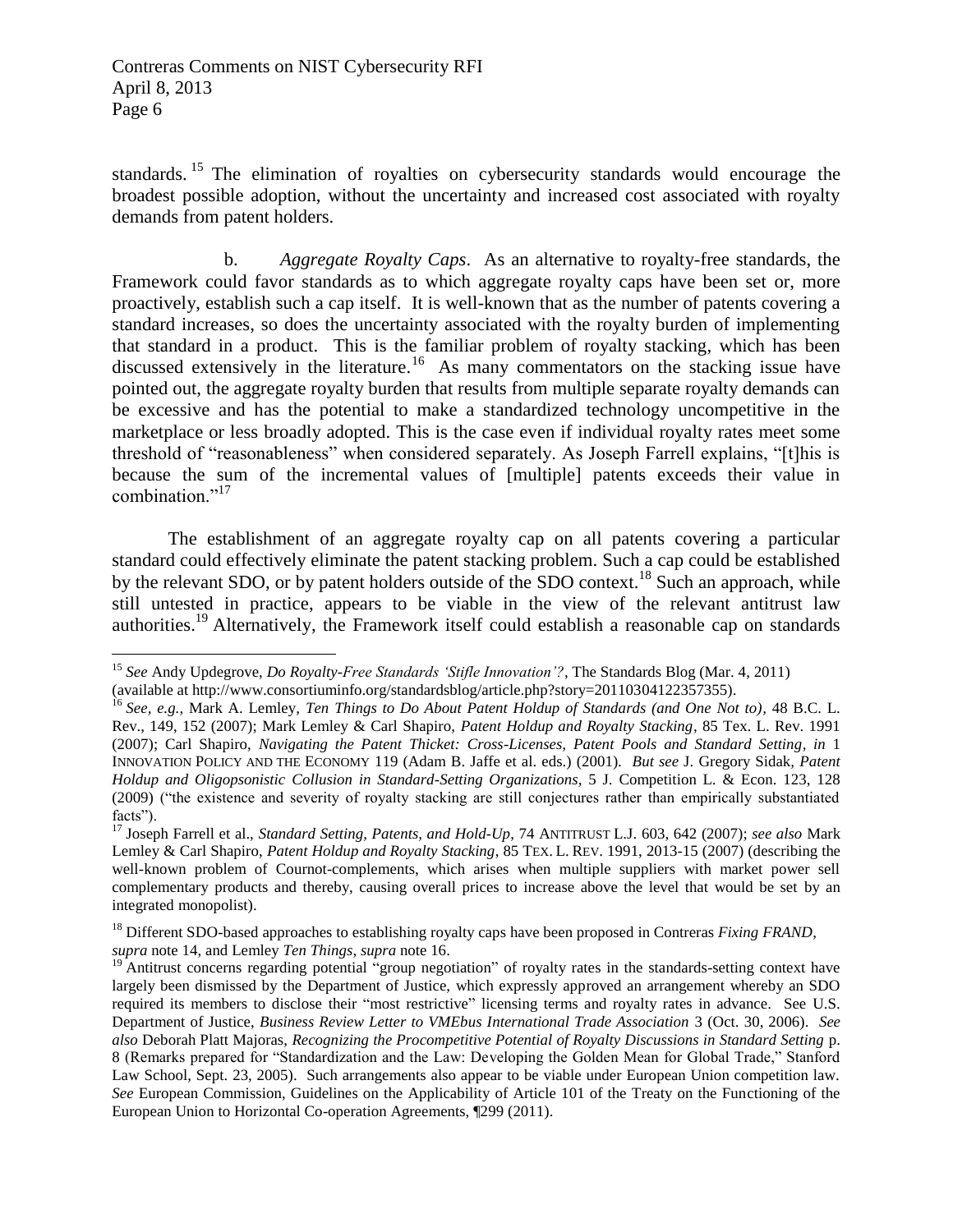Page 7 Contreras Comments on NIST Cybersecurity RFI April 8, 2013

 $\overline{a}$ 

 should encourage the adoption of aggregate royalty caps to eliminate the uncertainty associated with patent stacking, and should favor standards that are secured by such a royalty cap. selected for inclusion in the national cybersecurity infrastructure.<sup>20</sup> Accordingly, the Framework

<span id="page-6-0"></span> c. *Limiting Injunctive Relief*. The Framework could also favor standards as to which relevant patent holders have waived their right to seek injunctive relief against infringers. Much Volumes have been written concerning whether it is appropriate for a patent holder who is bound by a FRAND commitment to seek an injunction preventing the use of standardized technology after the parties have failed to agree on licensing terms.<sup>21</sup> It has been argued that a prohibition against the sale of a standardized product in such a case would run counter to the "public interest" prong of the test for injunctive relief formulated by the Supreme Court in *eBay v. MercExchange*.<sup>22</sup> Similar "public interest" arguments have been made in the context of exclusion orders that may be issued by the International Trade Commission  $(ITC)$ .<sup>23</sup> The literature on this topic is extensive and a full review of it is beyond the scope of this comment. However, suffice it to say that if it is in the public interest to prevent injunctions against the manufacture and sale of commercial products such as smart phones, then the public interest in cybersecurity infrastructure should be all the more compelling.<sup>24</sup> And, rather than relying on the case-by-case judgments of courts and the ITC, or on enforcement actions by the FTC and other regulatory agencies, NIST could bring certainty to the equation by building into the Framework a preference for standards as to which patent holders have agreed to waive their right to injunctive of the uncertainty associated with the current standards-essential patent litigation arises from the threat that a patent holder could prevent a competitor from manufacturing and selling its products. preventing injunctions against the implementation of critical elements of the national relief. $25$ 

 20 Such an agency-mandated cap would not be unprecedented. *See* Resp'ts Req. Temporary Relief, *Vizio, Inc. v. Funai Electric Co*., 24 F.C.C.R. 2880 (Feb. 20, 2009) (describing the FCC's approved 5% royalty rate for the patent pool associated with the mandatory ATSC standard for digital television transmission).

 <sup>21</sup>*See, e.g*., U.S. Dept. Justice & U.S. Patent & Trademark Off., Policy Statement on Remedies for Standards- Essential Patents Subject to Voluntary F/RAND Commitments (Jan. 8, 2013); Colleen V. Chien & Mark A. Lemley,  *Patent Holdup, the ITC, and the Public Interest*, 98 CORNELL L. REV. 1 (2012); Suzanne Michel, *Bargaining for RAND Royalties in the Shadow of Patent Remedies Law*, 77 ANTITRUST L.J. 889 (2011); Colleen Chien et al., *RAND Patents and Exclusion Orders: Submission of 19 Economics and Law Professors to the International Trade Commission*, Santa Clara University School of Law Legal Studies Research Paper Series (No. 07-12, Jul. 2012), [http://papers.ssrn.com/sol3/papers.cfm?abstract\\_id=2102865](http://papers.ssrn.com/sol3/papers.cfm?abstract_id=2102865) [hereinafter Professors' ITC Submission]; Brian T.  Yeh, *Availability of Injunctive Relief for Standard-Essential Patent Holders*, CRS Report for Congress 7-5700 (Sept. 7, 2012); Joseph Farrell, et al., *supra* note 17, at 616; Lemley & Shapiro, *supra* note 17.

<sup>7, 2012);</sup> Joseph Farrell, et al., *supra* note 17, at 616; Lemley & Shapiro, *supra* note [17.](#page-5-1)<br><sup>22</sup> eBay, Inc. v. MercExchange, L.L.C., 547 U.S. 388, 389 (2006) (holding that in order to obtain a permanent injunction against use of an infringing article, a patent holder must demonstrate "(1) that it has suffered an irreparable injury; (2) that remedies available at law are inadequate to compensate for that injury; (3) that considering the balance of hardships between the plaintiff and defendant, a remedy in equity is warranted; and (4) that the public interest would not be disserved by a permanent injunction").

 <sup>23</sup>*See, e.g.,* Chien & Lemley, *supra* not[e 21;](#page-6-0) and Professors' ITC Submission, *supra* note [21.](#page-6-0)

<sup>&</sup>lt;sup>25</sup> See, e.g., Chien & Lemley, *supra* note 21; and Professors' ITC Submission, *supra* note 21.<br><sup>24</sup> It also being the case, as discussed in note [10,](#page-3-0) *supra*, that many such cybersecurity standards will likely be implemented in precisely those smart phones and other commercial products. 25 Certain limited exceptions to this rule, such as those discussed in Professors' ITC Submission, *supra* note [21,](#page-6-0)

 would, of course, be appropriate.